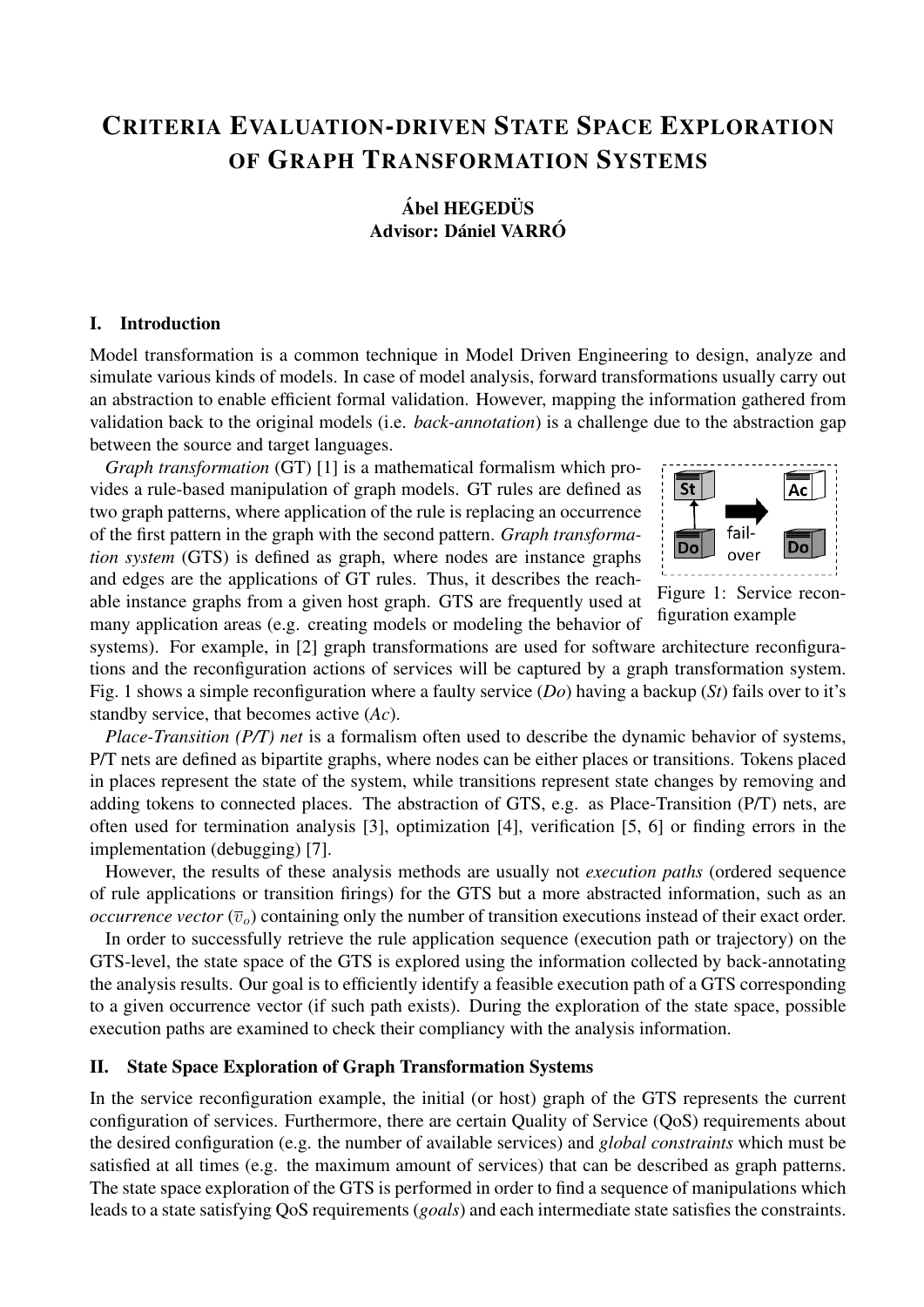Occurrence vector-based search strategy. In [4], the computation of an optimal rule application sequence is performed by encoding the P/T net abstraction (detailed in [3]) of the GTS (along with the desired *goals* and *global constraints*) into an integer linear programming (ILP) problem (illustrated in Fig. 2). The *solution* of this problem is a candidate *transition occurrence vector*  $(\overline{v}_o)$ , which counts the number of rule applications. Since the abstraction does not guarantee that this vector corresponds to an executable *trajectory*, its



Figure 2: Overview of the approach

feasibility should be checked on the GTS-level. However, in the original approach,  $\overline{v}_o$  was used in the GTS state space *exploration strategy* by only allowing occurrence vector compliant execution paths to be explored. Therefore, it did not help in selecting the most promising execution path or cutting the search on a given path when it is guaranteed to be infeasible. Note that an alternative approach could use backward searching with planning techniques from artificial intelligence if the final state is precisely known, but in our case the goals hold only partial information about the state.

Selection and cut-off criteria for search strategy. In this paper, I propose additional techniques, which use the occurrence vector as a hint, to guide the state space exploration to further increase the performance of the algorithm. The main features of these new techniques are  $(a)$  using the rule (or transition) *dependency graph*  $(G_d)$  computed from the GTS (or P/T net) [8] to have a global view on the effects of rule applications; (b) defining *selection criteria* on the applicable rules (transitions) at a given state; and (c) defining *cut-off criteria* on the paths. Criteria defined in both (b) and (c) depend on  $G_d$  and the application numbers for the rules (transitions) in  $\overline{v}_o$ . A more detailed description of criteria types is given in the following:

- *Cut-off criteria (* $Cr^{cut}$ *)* inspect the current state of the dependency graph and return a boolean result which is true if further exploration of the current branch cannot lead to a goal state with a compliant trajectory. In this case, the exploration continues from an other state instead of executing a GT rule in the current state.
- *Selection criteria*  $(Cr^{sel})$  take the dependency graph and define an ordering of the enabled GT rules. A given GT rule  $r_i$  is placed before an other rule  $r_j$ , if the execution of  $r_i$  is more promising, based on the criteria and the current state, than the execution of  $r_j$ . The ordering is used instead of selecting the most promising rule since the exploration may lead to a cut-off on the most promising branch. In this case the next GT rule in the ordering is executed.

### III. Criteria Definition for Dependency Graphs

In this section the main concepts regarding graph transformation rule dependency and transition occurrence vectors are described which are relevant for the definition of selection and cut-off criteria for the state space exploration. Next, the building blocks which are used to construct arbitrary criteria are introduced, followed by criteria examples usable for the search strategy.

**Definitions.** Assume that there is a GTS including a set of GT rules  $(r_i)$  and an *initial graph*  $(G_I)$ . Furthermore, as a result of critical pair analysis [9] there is a dependency graph  $(G_d,$  illustrated in Fig. 3) of the rules, where each  $r_i$  is a node  $(n_i)$  and there is a directed arc from  $n_i$  to  $n_j$  if  $r_j$  has sequential dependency on  $r_i$  (i.e. the application of  $r_i$  may affect the match set of  $r_i$ ). Note that there may be arcs in both direction between two nodes.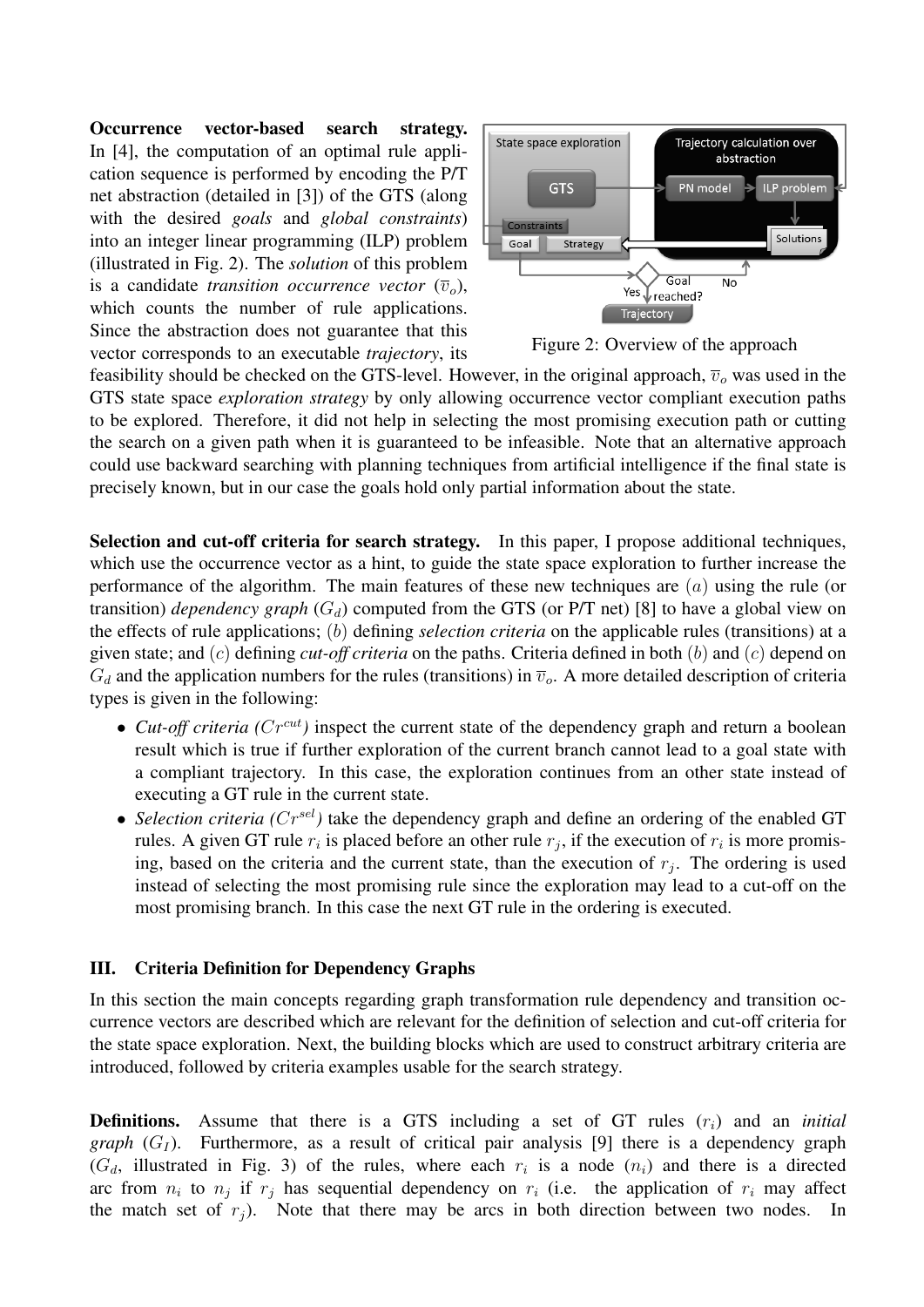this paper,  $n_i$  refers to the set of nodes which have sequential dependency on  $n_i$ , while  $\triangleleft n_i$ refers to nodes on which  $n_i$  has sequential dependency (both sets illustrated for  $n_c$  in Fig. 3).

Finally, the candidate transition occurrence vector is a solution of the state equation in the P/T net, where  $\overline{v}_o[i]$  is the number of times that  $r_i$  is applied during the execution. During the state space exploration, the number of times  $r_i$  has been applied in a given path is stored in the *application vector*  $(\overline{v}_a)$  as  $\overline{v}_a[i]$ . Furthermore, an execution path of the state space exploration is *compliant* with  $\overline{v}_o$  if  $\overline{v}_a \leq \overline{v}_o$ . Throughout the paper I use the difference between  $\overline{v}_o[i]$  and  $\overline{v}_a[i]$  ( $\overline{v}_o[i] - \overline{v}_a[i]$ ) as the *remaining application number* of  $r_i$  ( $\#_i$ , illustrated in Fig. 3 at the bottom-left of each node).



Figure 3: Example dependency graph

Building blocks for criteria. In our approach, the criteria are constructed using starting point identifiers and a well-defined set of operators (i.e. *building blocks*), which can represent navigation over the graph edges, numerical and logical functions between subcriteria, ordering of results and quantifiers. Starting points behave as *operands* and create a criteria together with an operator. The resulting criteria (called a *subcriteria*) can be also an operand to create more complex criteria. Throughout the paper I refer to an operator as *enclosing* for the operands which it is combined with.

Example criteria for guided search. Using these definitions, the following cut-off and selection criteria examples can be defined for the search strategy:

*Permanently disabled rule* ( $Cr_{Pdr}^{cut}$ ): When there is a disabled rule  $r_i$  which still has to be applied based on  $\overline{v}_o$ , but the application of any rule in  $\triangleleft n_i$  would violate result in a non-compliant path, the current path can be cut.

*Maximum forward-dependant application path*  $(Cr_{Mfd}^{sel})$ : Among the applicable GT rules at any given state of the exploration, the one with the most (transitively) dependant rule applications should be executed first. The selection is based on calculating the effect of each applicable rule using  $G_d$ .

#### IV. Evaluation of Criteria

The definition of the criteria and the evaluation algorithm is separated in the approach since different algorithms are suitable for different classes of dependency graphs. For example a graph without bidirectional edges should be handled differently than one including many of those. Similarly, loops and strongly connected components in the dependency graph call for more sophisticated algorithms.

A simple algorithm which may serve as a basis for advanced ones is described in the following:

First, one of the starting points  $(S)$  is selected from the criteria to decide upon which rules will the evaluation iterate through. Next, each node, that satisfies S, is evaluated after each other by iteratively applying the enclosing operators.

Navigation operators return reachable nodes in the graph that are not included in the already visited nodes and the  $\#_i$  of each  $n_i$  is summed and stored as a partial result  $(R_p)$ . Numerical and logical operators are applied as implied by their definition and result in  $R_p$  and boolean values  $(R_b)$ , respectively.

Finally, ordering operator places the current node in the appropriate position in the list of evaluated nodes while quantifier operators decide whether  $Cr^{cut}$  is satisfied based on  $R_b$  (i.e. if  $Cr^{cut}$  is satisfied, the branch is cut). The final result of  $Cr^{sel}$  therefore is an ordered list of nodes (corresponding to enabled GT rules), where the first node in the list is deemed the most promising for execution. It is important to note that the exploration strategy is often constructed using several criteria, where the combination of  $Cr^{cut}$  is trivial (i.e. the branch is cut if any of  $Cr^{cut}$  is satisfied), while the combination of  $Cr<sup>sel</sup>$  requires careful consideration.